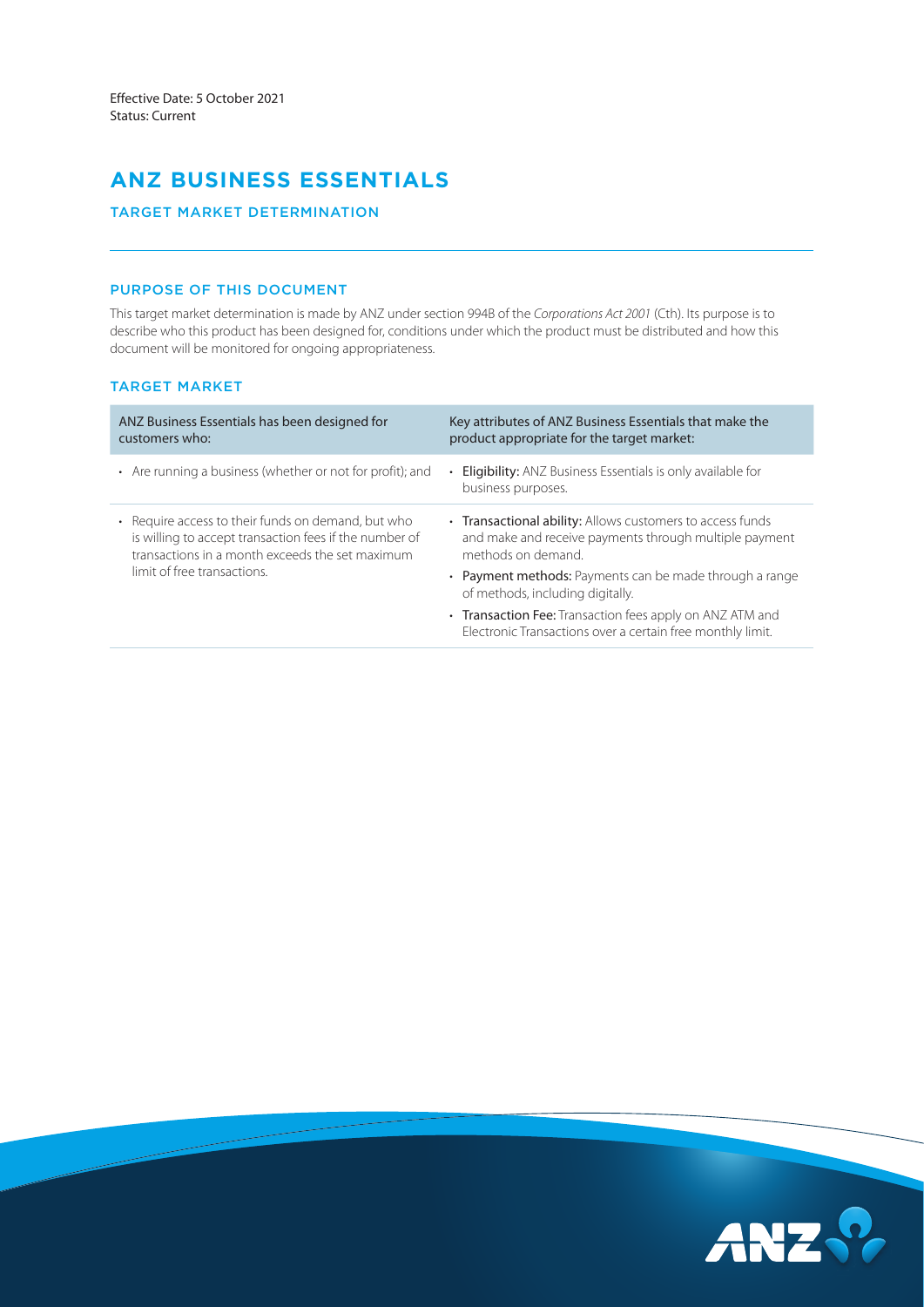# DISTRIBUTION CONDITIONS

ANZ applies the following conditions and restrictions to the distribution of ANZ Business Essentials so that the product is likely to be provided to customers in the target market.

|                             | Condition                                                                                                                                                                                                                                                                                                                                                                                                                                                                                       | Why do we do this?                                                                                                                                                                                                                                                                                                                                                                                   |
|-----------------------------|-------------------------------------------------------------------------------------------------------------------------------------------------------------------------------------------------------------------------------------------------------------------------------------------------------------------------------------------------------------------------------------------------------------------------------------------------------------------------------------------------|------------------------------------------------------------------------------------------------------------------------------------------------------------------------------------------------------------------------------------------------------------------------------------------------------------------------------------------------------------------------------------------------------|
| Channel                     | ANZ Business Essentials can only be provided to customers<br>through the following channels:<br>• ANZ Commercial:<br>• ANZ National Business Centre;<br>• ANZ Digital <sup>1</sup> ;<br>• ANZ Branches; and<br>• ANZ Private.<br>ANZ Business Essentials cannot be distributed by third<br>parties. Brokers may refer customers to ANZ, however only<br>authorised ANZ staff may decide to issue the product to a<br>customer.<br>1 This may include anz.com, ANZ App and ANZ Internet Banking. | So that ANZ only considers providing<br>ANZ Business Essentials if the customer's<br>application is received through<br>channels that are subject to appropriate<br>conditions, controls and/or monitoring<br>by ANZ.                                                                                                                                                                                |
| Training &<br>Accreditation | ANZ Business Essentials can only be provided to customers<br>by ANZ directly or through the following persons:<br>• Authorised ANZ staff who are accredited and trained.                                                                                                                                                                                                                                                                                                                        | So that:<br>• checks are conducted on matters like<br>qualifications and past conduct for<br>ANZ staff involved in the distribution of<br>ANZ products; and<br>• ANZ staff responsible for providing<br>products understand the distribution<br>process they are required to comply<br>with when distributing ANZ products,<br>as well as the legislative framework<br>relevant to their activities. |
| <b>Process</b>              | ANZ Business Essentials can only be provided to customers<br>by following ANZ's customer application and product<br>selection process, including making relevant enquiries into<br>the customer's product needs.                                                                                                                                                                                                                                                                                | So that enquiries are made to determine<br>whether the product meets the likely<br>needs, financial situation and objectives<br>of the customer.                                                                                                                                                                                                                                                     |